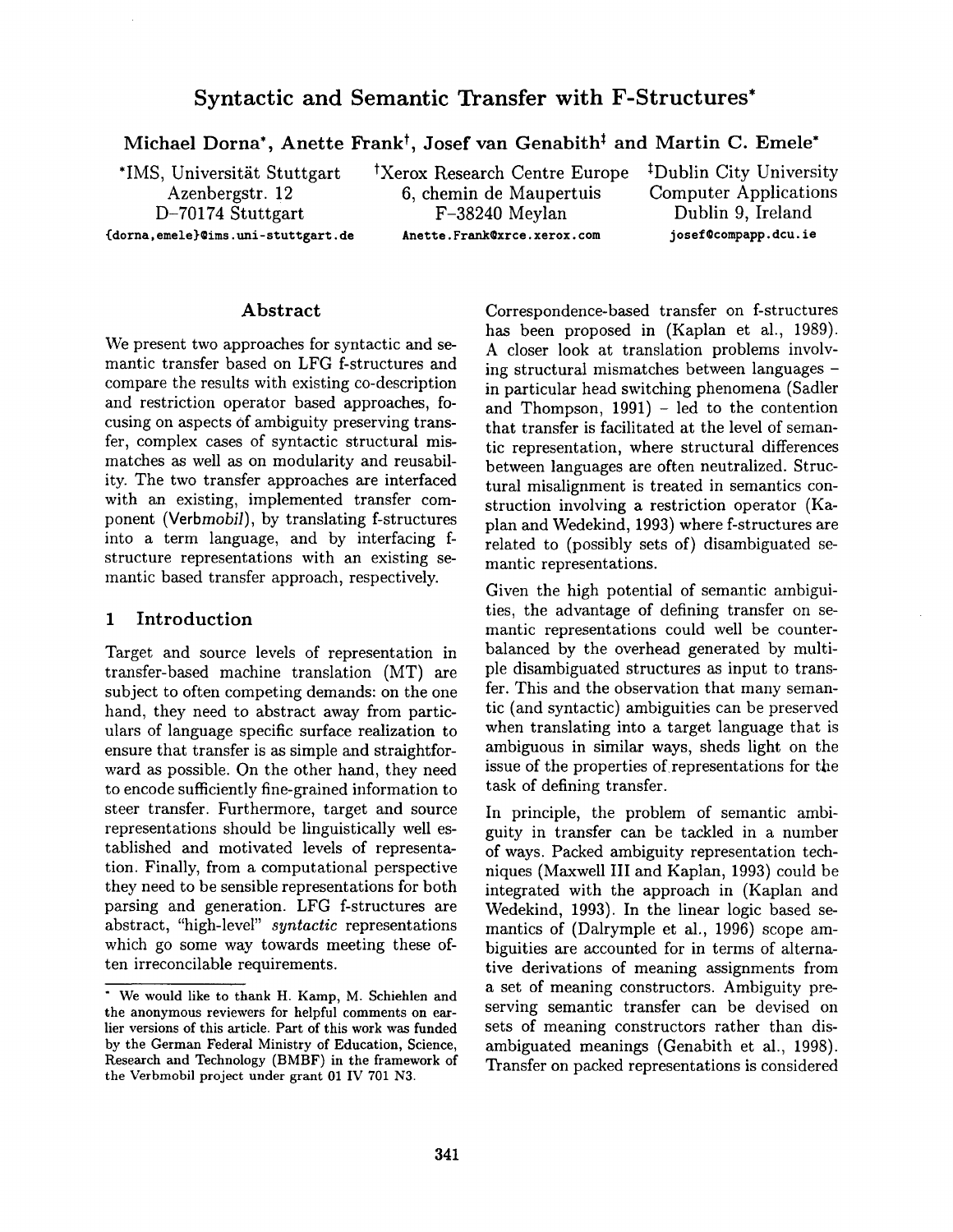in (Emele and Dorna, 1998).

In the present paper we consider alternative approaches to transfer on underspecified - syntactic or semantic - representations, focusing on issues of modularity, reusability and practicality, interfacing existing implemented approaches in a flexible way. At the same time, the proposals readdress the issue of what is an appropriate level of representation for translation, in view of the known problems engendered by structural mismatches and semantic ambiguity.

We first show how the underlying machinery of the semantic-based transfer approach developed in Dorna and Emele (1996b) can be ported to *syntactic* f-structure representations. Second, we show how the underspecified *semantic* interpretation approach developed in Genabith and Crouch (1997) can be exploited to interface f-structure representations directly with the named semantic-based transfer approach. Third, we compare the two approaches with each other, and with co-description and restriction operator based approaches.

## 2 Syntactic Transfer

This section presents a simple bidirectional translation between LFG f-structures and term representations which serve as input to and output of a transfer component developed within the *Verbmobil* project (Dorna and Emele, 1996a). The term representation is inspired by earlier work (Kay et al., 1994; Caspari and Schmid, 1994) which uses terms as a quasisemantic representation for transfer and generation.

The translation between f-structures and terms is based on the correspondence between directed graphs representing f-structures and the functional interpretation of these graphs (cf. (Johnson, 1991)). Given an arc labeled  $f$  which connects two nodes  $n_1$  and  $n_2$  in a graph, the same can be expressed by a function  $f(n_1) = n_2$ . An f-structure is the set of such feature equations describing the associated graph. Instead of feature equations  $f(n_1) = n_2$  we use the relational notation  $f(n_1, n_2)$ .

Using this idea f-structures can be converted into sets of terms and vice versa.<sup>1</sup> F-structure PRED features and their "semantic form" values are given special treatment. Instead of introducing PRED terms we build unary relations with the semantic form predicate name as functor (see Example (1)). The resulting representation is similar to a Neo-Davidsonian style event semantics (Parsons, 1991) but uses syntactic roles. For a formalization of the f-structure-term correspondence see Appendix A.

(1) a. 
$$
\begin{bmatrix} SUBJ & [PRED HANS]2] \\ PRED & \kappaochen(\uparrow SUBJ) \\ ADJN & \{[PRED GERNE]3]\} \end{bmatrix}
$$
  
b. Hans kocht gerne  
c. {kochen(n1),  
SUBJ(n1,n2), Hans(n2),  
ADJN(n1,n3), gerne(n3)}

Consider the simple head switching example involving the German attitude adverb *gerne* and the English verb *like* (see (lb) and (3b)). (la) is the LFG f-structure for the German sentence  $(1b)$ .<sup>2</sup> (1c) is the set of terms representing (la).

Transfer works on source language (SL) and target language (TL) sets of terms representing predicates, roles, etc. like the ones shown in (lc). The mapping is encoded in transfer rules as in (2). For a rule to be applied, the set on the SL side must be a matching subset of the SL input set. If this is the case, we remove the covering set from the input and add the set on the other side of the rule to the TL output. Transfer is complete, if the SL set is empty.

(2) a. {  $kochen(E)$  } <-> {  $cook(E)$  }. b. {  $SUBJ(E,X)$  } <-> {  $SUBJ(E,X)$  }. c. {  $Hans(X)$  } <-> {  $Hans(X)$  }. d. { ADJN(E,X),  $gerne(X)$  } # { SUBJ(E, Y) }  $\leftarrow$  { like(X), XCOMP(X, E), SUBJ(X, Y) }.

The transfer operator  $\leftarrow$  is bidirectional. Upper case letters in argument positions are logical variables which will be bound to nodes at runtime. Because of the variable sharings on both sides of a rule we work on the same nodes of a graph. The result is a graph rewriting process.

<sup>&</sup>lt;sup>1</sup>For motivation why we prefer term representations

over feature structures for transfer, see (Emele **and**  Dorna, 1998).

<sup>2</sup>For presentational purposes we leave out morphosyntactic information in f-structures here and in the following examples.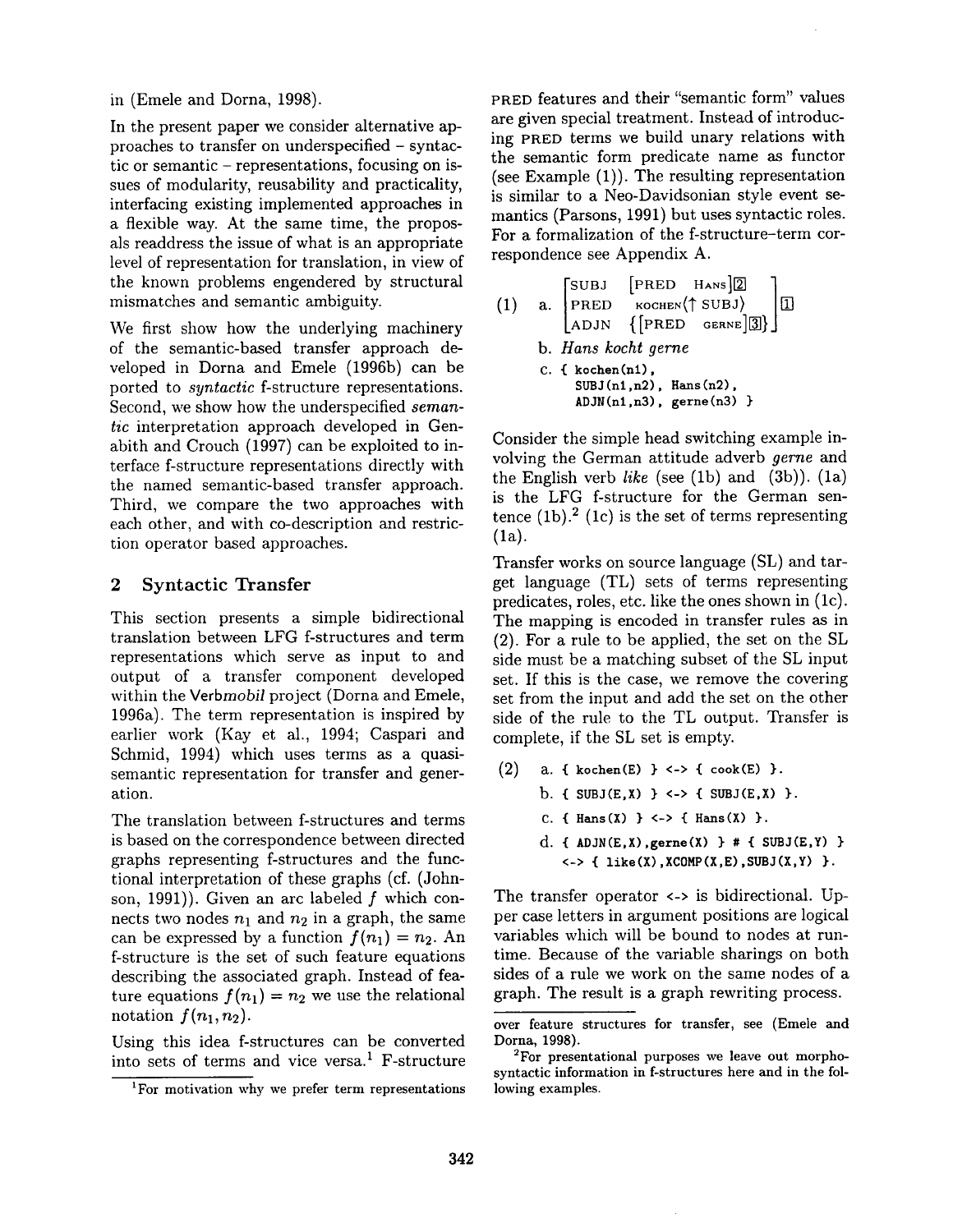The head switching rule (2d) shows two components on its lefthand side: the part to the right of # is a test on a copy of the original input. The test binds the variable Y at runtime when applying the rule from left to right. In the reverse direction (and in general), TL tests are ignored.

Applying the rule set in  $(2)$  to  $(1c)$ , we get (3c). We now use the correspondence between fstructures and term representations to construct the TL f-structure. The result is (3a) representing the English sentence (3b).

(3) a. 
$$
\begin{bmatrix} SUBJ & [PRED HANS]2] \\ PRED & LIKE(\uparrow SUBJ, \uparrow XCOMP) \\ XCOMP & [SUBJ [PRED HANS]2] \\ PRED cook(\uparrow SUBJ) \end{bmatrix}
$$
  
b. Hans likes cooking  
c. { like(n3)  
SUBJ(n3,n2), Hans(n2),  
XCOMP(n3,n1), cook(n1),  
SUBJ(n1,n2)}

# **3** Semantic Transfer

Semantic-based transfer as detailed in (Dorna and Emele, 1996a; Dorna and Emele, 1996b) is based on rewriting underspecified *semantic* representations. The representations (Bos et al., 1996) are UDRS variants (Reyle, 1993). F-structures are abstract *syntactic* representations. They do, however, encode basic predicateargument relations, and this is essentially semantic information. It turns out that there are important structural similarities between f-structures and UDRSs: f-structures can be "read" as UDRSs and hence be assigned an underspecified truth-conditional interpretation (Genabith and Crouch, 1997).<sup>3</sup> Appendix B gives a relational formulation of the correspondence between f-structures and UDRSs. The UDRS representations are processed by semantic-based transfer. The resulting system is bi-directional. Consider again the simple head switching case discussed in (1) and (3) above. (4) shows the corresponding UDRSs.

The structural mismatch between the two fstructures has disappeared on the level of UDRS representations and transfer is facilitated. 4



# 4 Embedded Head Switching **and**  Multiple Adjuncts

How do the two approaches fare with embedded head switching and multiple adjuncts? Due to space limits we will not discuss straightforward cases where ambiguites represented in underspecified representations are carried over into the target language. Examples of this type involve quantificational and plural NPs, negation, or adjunct sets. Instead, we concentrate on complex cases where a source language ambiguity needs to be resolved in target language.

## 4.1 Embedded Head-Switching

The syntactic transfer rules (2) are supplemented by (5). The complex rule for *gerne* in  $(5)$  overrides<sup>5</sup> (2d) and the COMP rule in  $(5)$ . For each additional level of embedding triggered by head switching adjuncts a special rule is needed.

(5) { vermuten(E) } <-> { suspect(E) }. { $Ede(X)$ } <-> { $Ede(X)$ }. {  $COMP(E,X)$  } <-> {  $COMP(E,X)$  }.  ${ \qquad \qquad \{ \text{ genre}(X), \text{ADJN}(E,X), \text{COMP}(E1,E) \}$  #  $\{ SUBJ(E,Y) \}$  <->  ${ \iota$  like(X), XCOMP(X, E), SUBJ(X, Y), COMP(E1, X)  $}.$ 

By contrast, on the level of UDRSs head switching has disappeared and transfer is facilitated. Figure 1 shows the transfer correspondence between terms and UDRSs.

5For the treatment of overriding see, e.g., the specificity criterion in (Dorna and Emele, 1996a).

<sup>&</sup>lt;sup>3</sup>A similar corespondence between f-structures and QLFs (Alshawi and Crouch, 1992) has been shown in (Genabith and Crouch, 1996).

<sup>&</sup>lt;sup>4</sup>In the implementation, a Neo-Davidsonian style en-

coding of predicate argument relations is used. The subject of the target like relation is determined by the following transfer rule:

<sup>{</sup> L:gerne(L1) } # { L2  $\leq$  L1, L2:agent(A) } <-> { L:like(A,L1) }.

 $\frac{1}{\leq}$  is the transitive closure over subordination constraints <. Here **and in the** following we do not give set representations of UDRSs and transfer rules. Instead, we provide a graphical representations of standard UDRSs to better illustrate the structural mismatches discussion.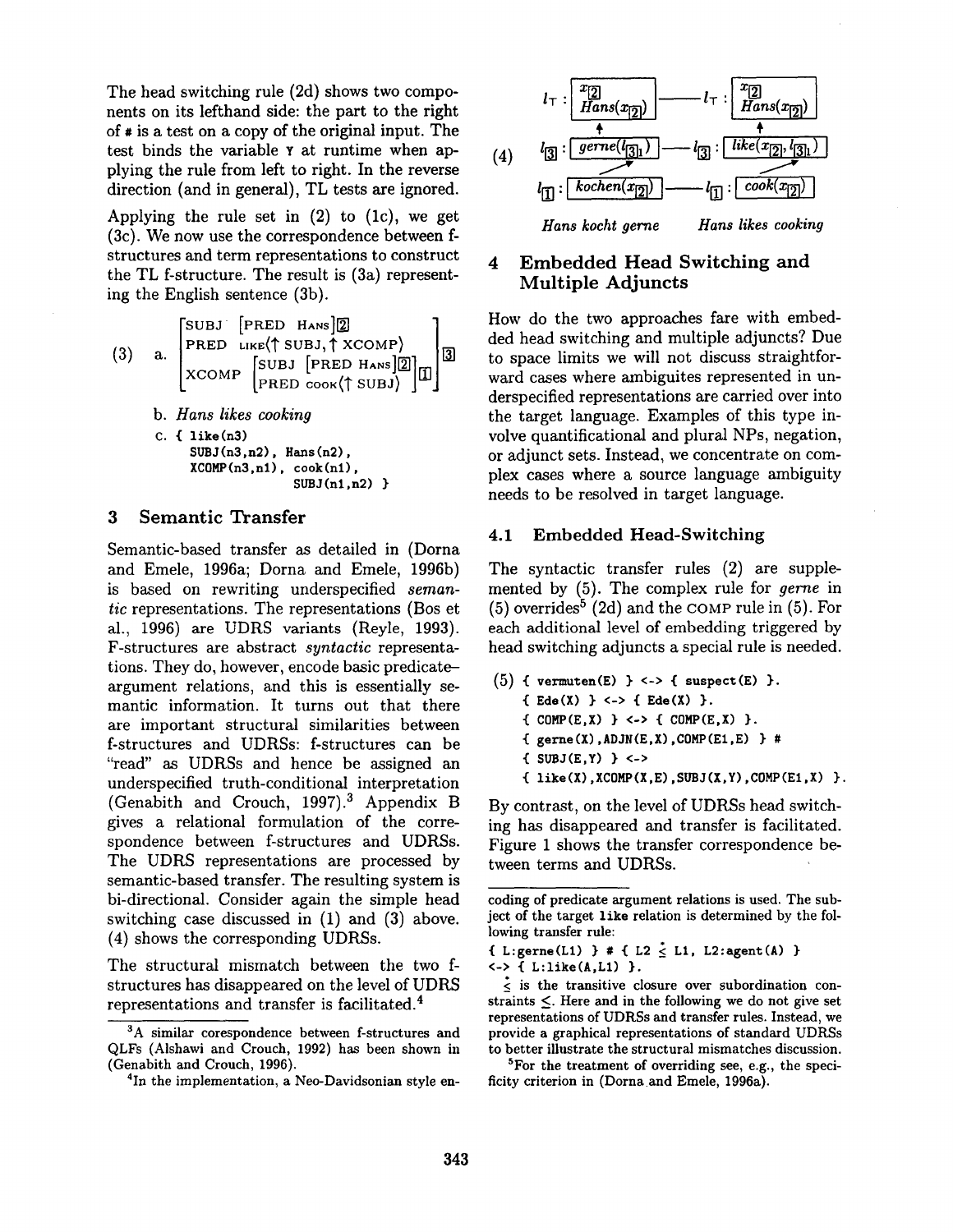



**Figure 1: Embedded Head Switching Example** 

## 4.2 Multiple Adjuncts

Consider the sentences in (6).

- (6) a. *Oft kocht Hans gerne* 
	- *b. Hans kocht gerne oft*
	- *c. Often Hans likes cooking*
	- *d. Hans likes cooking often*

(6a) is ambiguous between (6c) and (6d), (6b) can only mean (6d). (6c) and (6d) are not ambiguous. (6a) is represented by f-structure (7a).

(7) a. 
$$
\begin{bmatrix} SUBJ & [PRED HANS]2] \\ PRED\n \text{Kochen}(\uparrow SUBJ) \\ ADJN & [PRED \text{ of }]3] \\ (PRED \text{ of }]4DJN & [PRED \text{ of }]4] \end{bmatrix}
$$
 b. {kohen(n1),  
SUBJ(n1,n2), Hans(n2),  
ADJN(n1,n3), oft(n3),  
ADJN(n1,n4), genre(n4) }  

$$
l_{\top}: \begin{bmatrix} x_{[2]} \\ Hams(x_{[2]}) \end{bmatrix}
$$
c. 
$$
l_{[3]}: \begin{bmatrix} \overline{oft(l_{[3]1})} & l_{[4]} : \overline{gerne(l_{[4]1})} \\ \overline{lt} & \overline{Rose(n_{[2]})} \end{bmatrix}
$$

The corresponding term representation is (7b) and, in the absence of further constraints, we get a flat scopally underspecified UDRS (7c). Let (6a) be our translation candidate. For *syntactic*  transfer, adding rules (9) to the ones introduced in (2) leads to (8a).

(8) a. { like(n4),  
\nSUBJ(n4,n2), Hans(n2),  
\nXOMP(n4,n1), 
$$
cook(n1)
$$
,  
\nSUBJ(n1,n2),  
\nADJN(n1,n3),  $often(n3)$  }  
\nADJN(n1,n3),  $often(n3)$  }  
\n[SUBJ [PRED HANS]2]  
\nPRED LIKE(† SUBJ, † XCOMP)  
\nb. [SUBJ [2]  
\nXCOMP [PRED cook(† SUBJ)  
\nADJN {PRED orren][3]} ]]]  
\n $l_T : \underbrace{\begin{bmatrix} x_{[2]} \\ Hans(x_{[2]}\end{bmatrix}}_{\uparrow}$   
\n $l_{[4]} : \underbrace{\begin{bmatrix} like(x_{[2]}, l_{[4]1}) \\ \hline \end{bmatrix}}_{\uparrow}$   
\nc.  $l_{[3]} : \underbrace{\begin{bmatrix} often(l_{[3]1}) \\ \hline \end{bmatrix}}_{\uparrow}$   
\n $l_{[1]} : \underbrace{\begin{bmatrix} cobk(x_{[2]}) \\ \hline \end{bmatrix}}_{\uparrow}$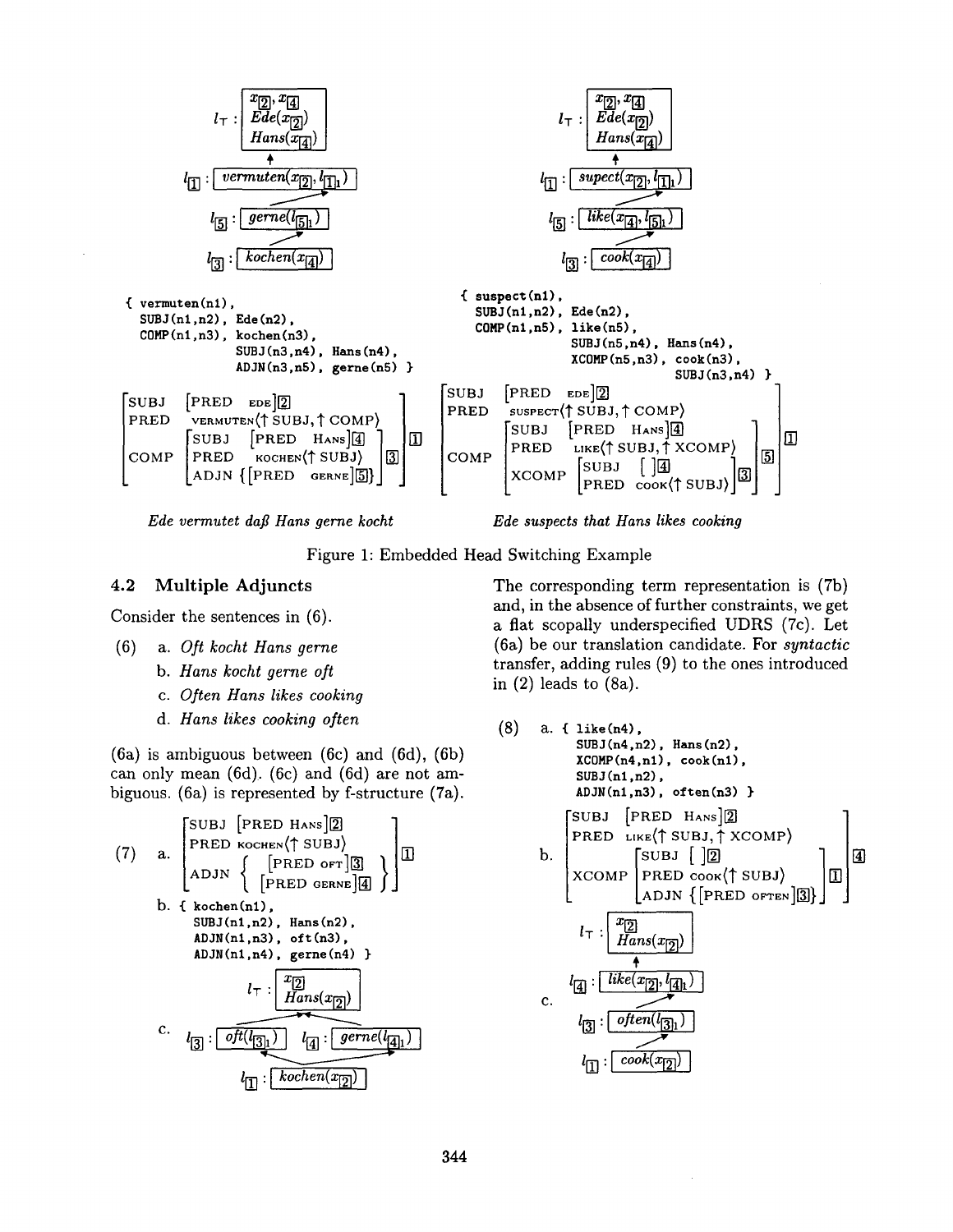(9)  $\{$  ADJN(E,X)  $\}$  <->  $\{$  ADJN(E,X)  $\}$ .  $\{$  oft $(E)$   $\}$  <->  $\{$  often $(E)$   $\}$ .

(8a) corresponds to only one of the English translations, namely (6d), of (6a). As in the correspondence-based approach (Haplan et al., 1989), *often* can only be assigned wide scope over *like* if the transfer formalism allows reference to and rewriting of partial nodes. In the present case the two terms  $kochen(n1)$ , SUBJ $(n1, n2)$  could then be rewritten as the complement of *like,* XCOMP(n4,nl), whereas  $ADJN(n1,n3)$  is rewritten as  $ADJN(n4,n3)$ or  $ADJN(n1, n3)$ .<sup>6</sup>

The target f-structure for English must resolve the relative scope between *like* and *often* ((8b) and (10)).

$$
(10)\begin{bmatrix} \text{SUBJ} & \text{[PRED HANS]} \boxed{2} \\ \text{PRED Like} & \text{SUBJ}, \uparrow \text{XCOMP} \\ \text{XCOMP} & \text{SUBJ} & \text{[} \boxed{2} \\ \text{RCD} & \text{PRED Cook} & \text{SUBJ} \end{bmatrix} \boxed{4} \\
$$

Semantic transfer on the source UDRS (7c) preserves the underspecification and leads to (11).

$$
(11)
$$
\n
$$
l_{\overline{3}} : \underbrace{\overbrace{\text{often}([3]_1)}^{l_{\overline{1}} : \overbrace{\text{like}(x_{\overline{12}]}, \{q_{\overline{1}}\})}}^{l_{\overline{1}} : \overbrace{\text{like}(x_{\overline{12}]}, \{q_{\overline{1}}\})}}^{l_{\overline{2}}}
$$

However,  $(11)$  is not in the direct f-structure – UDRS correspondence with (10) and (Sb). Instead, the correspondences on the enumerations of the scoping possibilities of (11) yield (10) and (8b) as required.

By contrast, the reading of (6b) is restricted by the surface order in which the two adverbials occur. On the semantic level this is reflected in terms of corresponding subordination constraints (12). The target UDRS corresponds to f-structure (Sb).



In LFG linearization effects can be captured in terms of f-precedence constraints  $\prec_f$  as in (13).

(13) 
$$
\begin{bmatrix} \text{ADJN} \{ \text{PRED } \alpha \} & \text{R} \\ \{ \mathbb{Z} \prec_f \mathbb{S} \} & \end{bmatrix}
$$

Semantic subordination and f-precedence constraints can then be linked as in (14).

$$
(14) \quad \boxed{\mathbb{I}} \prec_f \boxed{\mathbb{J}} \quad \text{and} \quad l_{\boxed{\mathbb{J}}} \leq l_{\boxed{\mathbb{I}}}
$$

With  $(14)$  the head switching – multiple adjunct interaction is correctly resolved in semanticbased transfer. Similarly, in syntactic transfer, the precedence constraint (13) can be used to steer translation to f-structure (8b).

#### **5 Discussion**

We have presented two alternative architectures for transfer in LFG. In both cases, transfer is driven by the transfer module developed and implemented by Dorna and Emele (1996a). In the case of syntactic transfer, transfer is defined on term representations of f-structures. In the case of semantic transfer, transfer is defined on UDRS translations of f-structures. Fstructure, term and UDRS correspondences are defined in the Appendix. The transfer rules are bi-directional, as are the f-structure-term and f-structure-UDRS correspondences.

Co-description based approaches (Kaplan and Wedekind, 1993) require annotation of source and target lexica and grammars. By contrast, both approaches presented here support modular grammar development: they don't involve additional coding in the grammar specifications.

An important issue, noted above, is the problem of ambiguities and ambiguity preserving transfer. F-structures and UDRSs are underspecified syntactic and semantic representations, respectively. Both support ambiguity preserving transfer to differing degrees (NP scope, operators, adjuncts). F-structure based syntactic represen-

 $6$ As an alternative, we can get both readings if we define special rules for adverbials in head switching contexts, giving them wide **or narrow** scope relative to the head switching adverbial. A narrow scope rule is already given in (9). A wide **scope**  rule would be  $\{ADJN(E,X)\}\# \{HS(E1), XCOMP(E1,E)\}\$  $\leftrightarrow$  {ADJN(E1,X)} where HS(E1) is a "marker" on the switched adverbial's node El.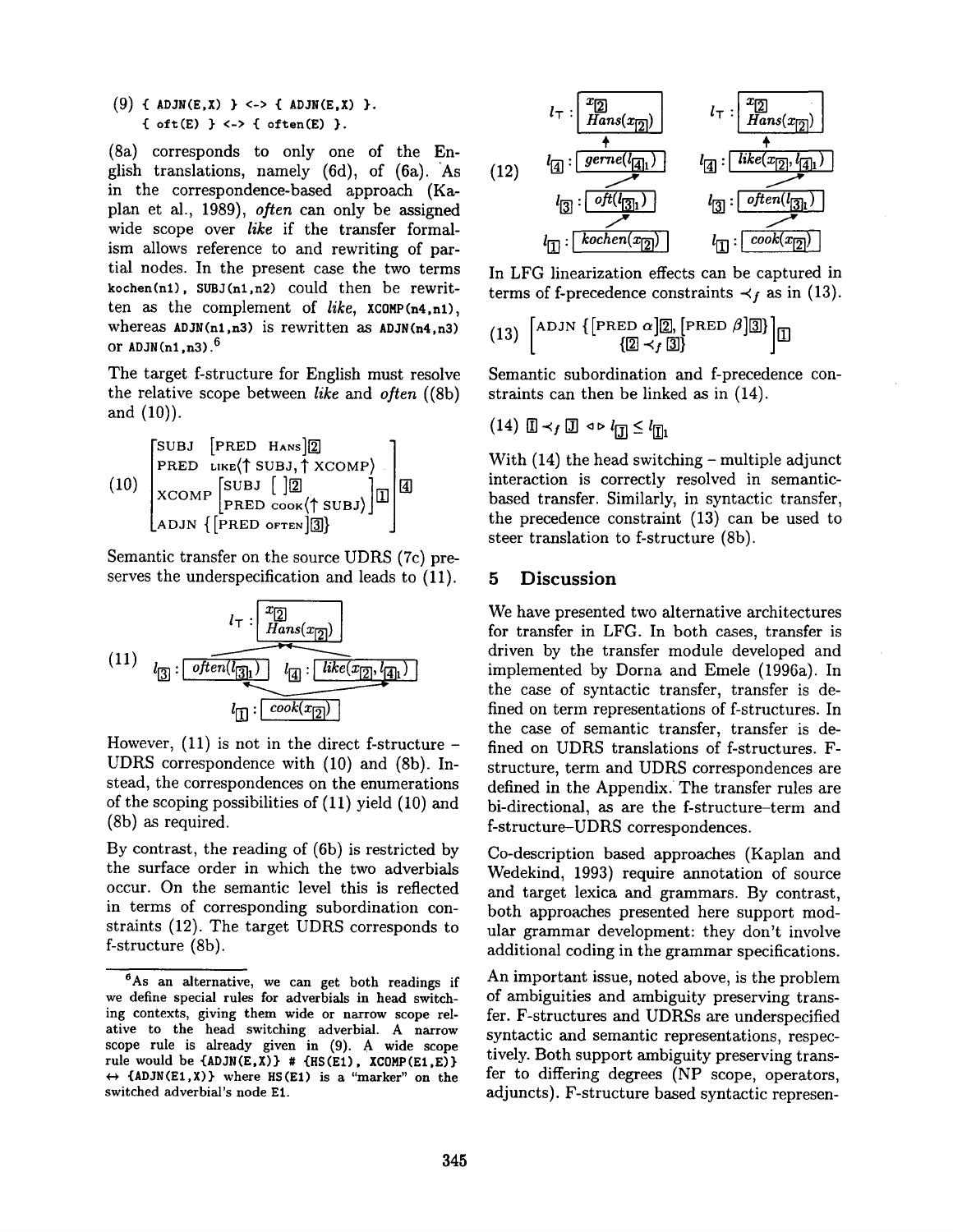tations may come up against structural mismatches in transfer. The original co-description based approach in (Kaplan et al., 1989) faced problems when it came to examples involving embedded head-switching and multiple adjuncts (Sadler and Thompson, 1991), which led to the introduction of a restriction operator, to enable transfer on partial f-structures or semantic structures (Kaplan and Wedekind, 1993). One might suppose that the need to refer to partial structures is an artifact of the correspondencebased approach, which doesn't allow the mapping from a single node of the source f-structure to distinct nodes in the target f-structure without violation of the functional property of the  $\tau$  correspondence. On closer inspection, though, the rewriting approach to syntactic f-structureterm translations presented above suffers from the very same problems that were met by the correspondence-based approach in (Kaplan et al., 1989).

By contrast, transfer on the semantic UDRS representations does not suffer from such problems. Head switching is dealt with in the construction of semantic representations. Underspecified semantic representations in the form of UDRSs (or related formalisms) offer the following advantanges for transfer: they abstract away from cross-language configurational variation to facilitate transfer. Unlike the original restriction operator approach (Kaplan and Wedekind, 1993) whenever possible they avoid the detour of multiple transfer on disambiguated representations. At the same time they provide a flexible encoding of information essential to steer transfer.

Of course, semantics does not come for free nor does it always blend as seamlessly with syntactic representations as one would hope for. Semantics has to be encoded in the grammar or defined in terms of correspondences as below. System design has to address the question where to do what at which cost. Semantic representations pay off when they are useful for a number of tasks: evaluation (as against a database), inference and transfer. Even more so when existing resources can be interfaced qua semantic representations: in our case the tested transfer methodology and resources developed in (Dorna and Emele, 1996a).

# References

H. Alshawi and R. Crouch. 1992. Monotonic semantic interpretation. In *Proceedings of A CL,* pages 32- 39, Newark, Delaware.

J. Bos, B. Gambäck, C. Lieske, Y. Mori, M. Pinkal, and K. Worm. 1996. Compositional Semantics in Verbmobil. *Coling'96,* pages 131-136, Copenhagen, Denmark.

R. Caspari and L. Schmid. 1994. Parsing und Generierung in TrUG. *Verbmobil* Report 40, Siemens AG, December.

M: Dalrymple, J. Lamping, F.C.N Pereira, and V. Saraswat. 1996. A deductive account of quantification in lfg. In M. Kanazawa, C. Pinon, and H. de Swart, editors, *Quantifiers, Deduction and Context,* pages 33-57. CSLI Publications, No. 57.

M. Dorna and M. C. Emele. 1996a. Efficient Implementation of a Semantic-based Transfer Approach. *ECAI'96,* Budapest, Hungary.

M. Dorna and M. C. Emele. 1996b. Semantic-based Transfer. *Coling'96,* Copenhagen, Denmark.

M. C. Emele and M. Dorna. 1998. Ambiguity Preserving Transfer Using Packed Representations. Coling'98, Montréal, Canada.

J. van Genabith and R. Crouch. 1996. Direct and underspecified interpretations of lfg f-structures. In *COLING 96, Copenhagen, Denmark,* pages 262-267. J. van Genabith and R. Crouch. 1997. On interpreting f-structures as udrss. In *ACL-EACL-97, Madrid, Spain,* pages 402-409.

J. van Genabith, A. Frank, and M. Dorna. 1998. Transfer Constructors. *LFG Conference '98, Brisbane, Australia.* 

M. Johnson. 1991. Features and Formulae. *Computational Linguistics,* 17(2):131-151.

R. M. Kaplan and J. Wedekind. 1993. Restriction and Correspondance-based Translation. *EACL'93,*  pages 193-202, Utrecht, The Netherlands.

R. Kaplan, K. Netter, J. Wedekind, and A. Zaenen. 1989. Translation by Structural Correspondences. *EACL'8g,* pages 272-281, Manchester, UK.

M. Kay, M. Gawron, and P. Norwig. 1994. *Verbmobil: a Translation System for Face-to-Face Dialogs.*  Number 33 in CSLI Lecture Notes. University of Chicago Press.

John T. Maxwell III and Ronald M. Kaplan. 1993. The interface between phrasal and functional constraints. *Computational Linguistics,* 19(4):571-590. T. Parsons. 1991. *Events in the Semantics of En-*

*glish.* MIT Press, Cambridge, Mass.

U. Reyle. 1993. Dealing with Ambiguities by Underspecification: Construction, Representation and Deduction. *Jounal of Semantics,* 10(2):123-179.

L. Sadler and H. S. Thompson. 1991. Structural Non-correspondence in Translation. *EACL'91,*  pages 293-298, Berlin, Germany.